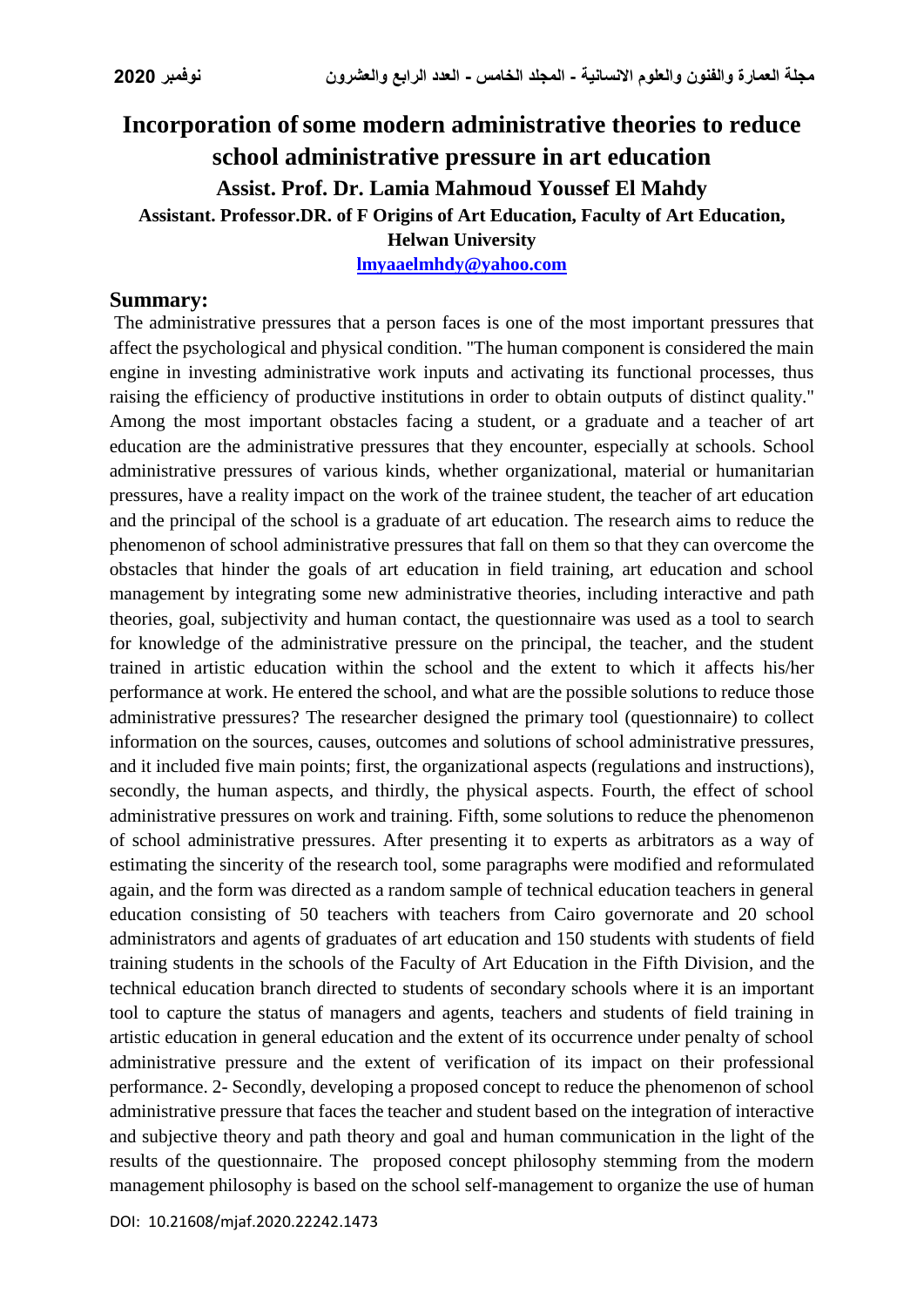and material resources through the school director, agents, school teachers, workers and through society and they can coordinate all efforts made in a creative way to achieve them through effective participation in educational decision-making related to the implementation of academic programs, which contributes to developing the quality of teaching and learning, especially the field of art and striving to provide a distinct human approach in the field of school administration to keep abreast of developments and ease of effective communication among students in field training in schools and school administrators and teachers of art education to reduce school administrative pressure and this philosophy is based on: 1 - developing the capacities of school administrators graduates of art education and art education teacher on facing the school administrative pressure on them.

-Qualifying field training students in schools to deal with administrative pressures and trying to alleviate their burdens

- Optimal use of modern administrative theories to reduce the phenomenon of school administrative pressures. Secondly, the principles and foundations of the proposed perception. The proposed perception aims to 1-set specific goals for perception, 2 suitable for the proposed perception of the Egyptian school environment and its potential, whether material, organizational or humanitarian 3-that is compatible with the reality of teacher

- Development of art education and the goals of contemporary art education and its mission to be applicable as an administrative idea based on an acceptable approach and administrative theories that have the feature of modernity and success and fit their application in the learning environment and for the teacher of art education, the main goals.

-Facing the administrative pressure on both school administrators, graduate of art education, art education teacher and field training student at the Faculty of Art Education.

- Development of visual, humanistic and interactive management skills for both the director, teacher and student of field training in art education to achieve the goals of contemporary art education and the goals of the educational process in general.

### **Sub goals:**

- Opening the door to creativity and freedom for field training students at the Faculty of Art Education within schools.

 -The ability to extract all energies and talents from school students while performing field training for art education.

- Opening the door for communication among school principals and art education teachers with the College of Art Education to facilitate the task of the field training student and reduce administrative pressure on him/her.

Using the human portal to manage art education in schools.-

Respect for artistic education in schools, and the lack of teachers of art education.-

- Working with love, activity and positive energy in preparing a generation except through studying art.

-Incorporating management theories such as path theory, goal, and interactivity to reduce the phenomenon of administrative pressure on a director, teacher, and art coach in schools, the perceptions are based on the most important results of the theoretical framework and the most important results of questionnaires addressed to school administrators, art education graduates, art education teachers, and field training students in schools where the perception of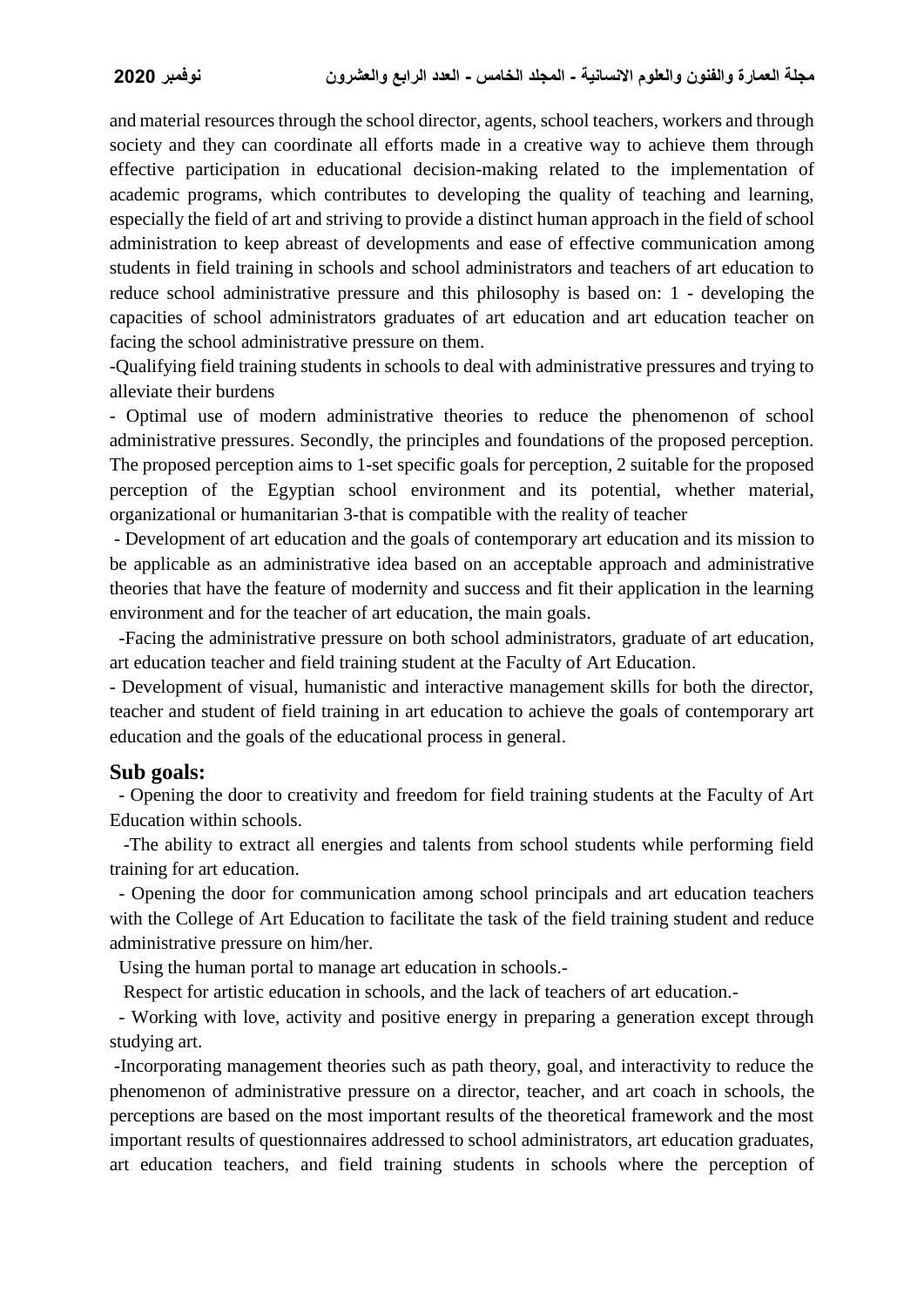decentralized thought in school administration that falls under the subjective theory, which is one of the most important aspects that limit organizational pressure, as stated in the results of the questionnaire, where some ambiguities and limitations of powers granted to the director who has graduated from art education. An art teacher or student who is a trainee of art is one of the most important administrative pressures on them that are harmful to limiting their creativity in work. Add to the decentralized thought in management. The human approach. It stems from the human communication theory, which is required to reduce the phenomenon of human pressure in addition to the two administrative theories that seek to achieve technical educational goals and educational goals efficiently and with the least possible administrative pressure and they are 1- The interactive theory, and the school principal must investigate competence and merit in assigning administrative tasks to teachers and then design works in a way that helps focus the attention of the teacher and employee and student trainee with what is happening in the field of work in the school and making it possible for him/her to show his/her talents and interact with these situations, which lead to success and the ability to influence others, and this helps them to mobilize their effort for more work that must be positively reflected on the organization as a whole. The headmaster explains the ways in which teachers, field training students and all school personnel can reach their goals, and the effectiveness of the principal depends on what his/her behavior and style of leadership influence from the impact of employee satisfaction and motivation by distinguishing among the goals of the educational process in the teacher and his Duff artistic education and the personal goals of teachers of art education and students of field training for artistic education and then motivate them to achieve general goals through their belief in them that they do not differ from their personal goals and the management leadership style follows the pattern directed towards employees and trainees and their supporters through their desires and the participant pattern always with innovative visualizations and their participation in management and taking decisions, opinion and achievement pattern, where urging the completion of the desired tasks to the fullest.

The mechanisms for implementing the proposed visualization depend on smart management, which has achieved great success in some schools because of the effort and time that it provides, which is based on the use of modern technology and requires good training both for the teacher and the manager of technical education with work in interaction and unification of efforts to work to spread the culture of education through art and this requires following certain mechanisms.

- Increasing the powers granted to the school principal, the art education teacher and the trainee student.

 - Clarity of the administrative directions from the district and the educational administration of the school.

Entities entrusted with the implementation of the conception, whether at the state level or the level of the College of Education as a specialized facility entrusted with it in determining educational and technical goals.

-The Ministry of Education and its role in preparing administrative courses and how to face the administrative pressures on school administrators and teachers.

- College of Art Education and its role in preparing courses for teachers of art education in schools to link them with the modern art movement and effective communication between the school and the college.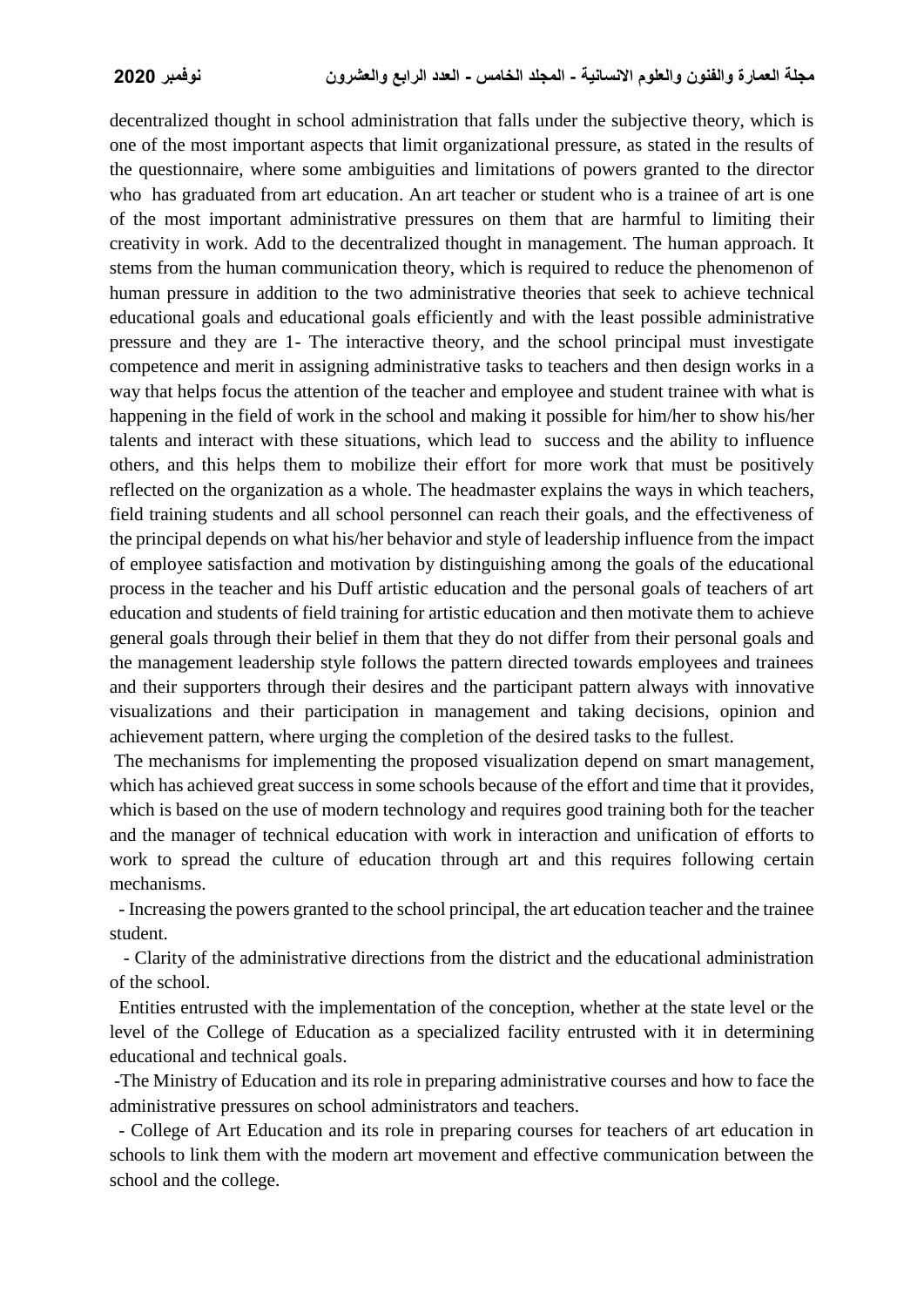-The role of the College of Art Education in preparing a field training student who has the ability to work under administrative pressure, confront and rehabilitate it through the human entrance, and an application to integrate the interactive, goal, and path theory.

# **Results:**

1- Most of the questionnaire phrases constitute administrative pressure at a great level on both the principal and the teacher and the student who have trained in the school of art education.

-Organizational aspects generally constitute middle school pressures on school administrators, teachers, and students who have trained in art education

-The humanitarian aspects generally constitute administrative pressures, to a large extent, on school administrators, teachers, and students who have trained in art education.

-The material aspects in general constitute administrative pressures, to a large extent, on school administrators, teachers and students who have trained in art education.

- Human and material aspect of school administrative pressures constitute a greater degree of organizational pressure on school administrators, teachers, and students who have trained in art education.

-School administrative pressure in all its three aspects (organizational, humanitarian, and material) has negative effects on an average degree for school administrators, a teacher, and a student trained in art education. The greatest of these effects negatively is the weak ability to innovate and the weak ability to plan for the goal and the inability to bring out all technical energies and talents.

-It is possible to reduce the phenomenon of school administrative pressures that confront the principal, student and teacher in art education by incorporating theories of modern management (interactive, path, goal, subjectivity and human communication).

## ¶ **Recommendations:**

1 - It is recommended that the school administration course be taught to students of the Faculty of Art Education at the bachelor's level, where their curricula have been abandoned.

-It is recommended to expand the work of school administration research and school administrative pressure in art education, as the field of art education lacks such researches.

# **References**

-Ahmed Hussein et al. 1996 "Time management strategy of high school principals, their reality and constraints" Journal of Research in Education and Psychology, Fourth Issue (ninth volume) Minia University, College of Education, p. 100.

- AHMED Hussein, akaron1996 astratygait adart al wakt lada modiere almadars althanawya wakaaha w moawakATHA "MAGALT ALBAHTH FE ALLTARBYA WALLMALNAFS ALADAD ALRABAA, GAMAT ALMENYA KKLYATT ALLTRBYA.

-Radiant. Mansour Ibn Naïf: 1424 "Administrative pressures facing the directors of public education schools and their impact on their performance from their viewpoint in the city of Mecca - Saudi Arabia - Institute for Scientific Research in Mecca - p. 55

- MASHA.MANSOR NAIF14424 ALDGOT ALADARYA ALATE TOWAGH MODERE MDARS ALTALEM AALAM-ALSODAIA MARKAZ ALBOHOSALALMYA.

-Abu Sabaa. Mazen Yahiya "Introduction to Management Science" 1422 - Deposit No. 5543/1422